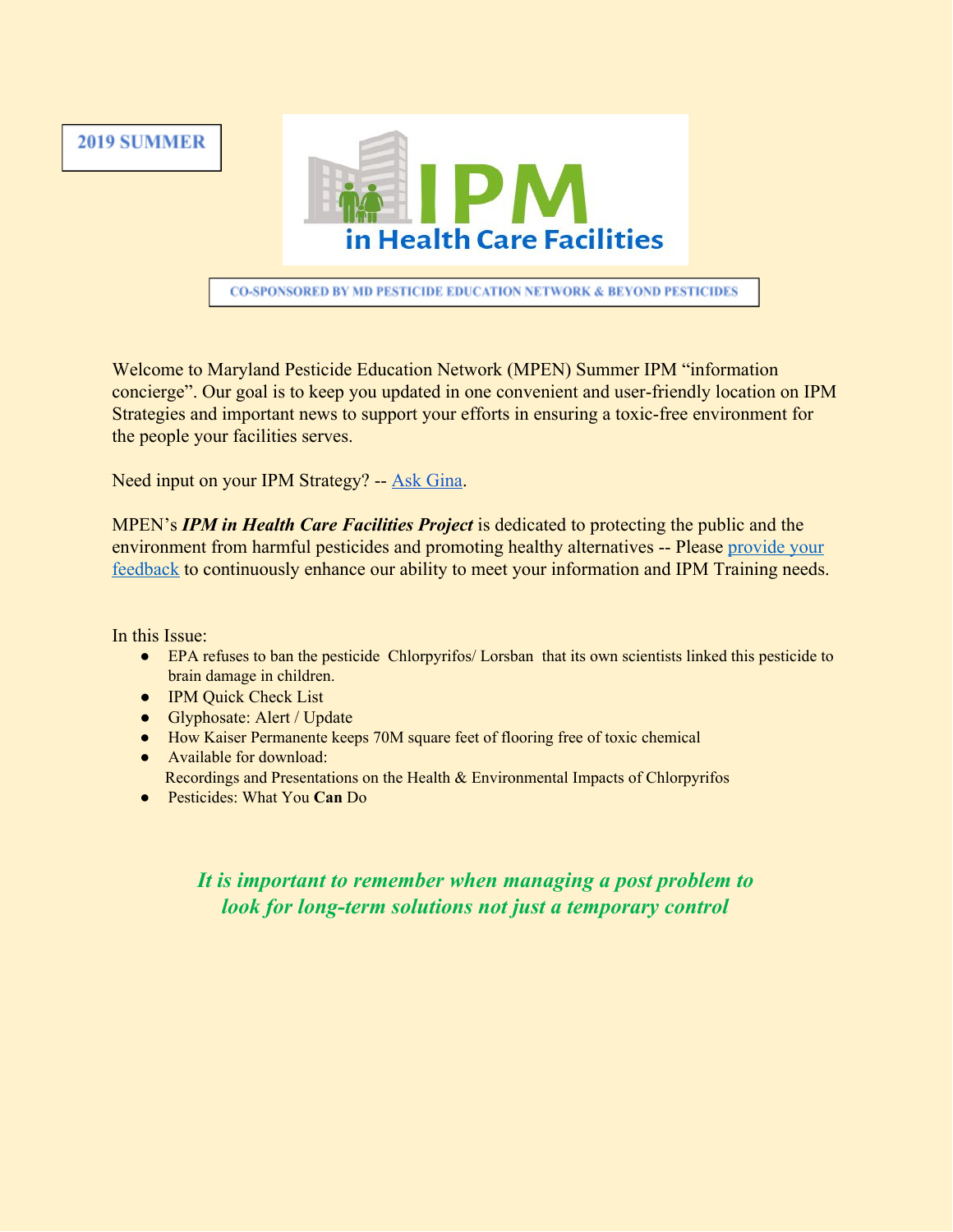

## **Chlorpyrifos/ Lorsban Harms Children and is Linked to Childhood Brain Damage**

## July 22, 2019: The Baltimore Sun

[The pesticide the EPA knows harms children but approved anyway](https://www.baltimoresun.com/opinion/editorial/bs-ed-0722-epa-chlorpyrifos-20190722-6uujgsba7ned5atgmueqbue4a4-story.html)"*A 2014 EPA assessment warned that even relatively low exposure to the chemical can have disastrous consequences on youngsters. Shouldn't Corteva Agriscience, its maker, be forced to prove its safety rather than allow the rest of us to be guinea pigs?*" [read more](https://www.baltimoresun.com/opinion/editorial/bs-ed-0722-epa-chlorpyrifos-20190722-6uujgsba7ned5atgmueqbue4a4-story.html)

## **Maryland:**

EPA's latest decision to continue to allow the use of this nerve agent pesticides, in response to a Ninth 9th circuit court of appeals ruling requiring it to reconsider, means that states have to take this issue on.

- *For the past two years, a majority of Maryland legislators supported passage of a Maryland ban. This year's bill passed with bipartisan support in the House of Delegates, it stalled in the Senate*.
- Chlorpyrifos is linked to neurodevelopmental issues, autism and cancer in children, as well as breast cancer in premenopausal women, and is one of the pesticides most often linked to farmworker poisonings.
- Most vulnerable to the ill-effects of this efficient nerve agent are children. For expecting mothers, fetal exposure to this pesticide is linked to autism, cancer, and development issues in kids. Farmworkers are also at great risk.
- That's why the EPA recommended in 2000 that the pesticide be banned outright.
- It is also a major concern for the health of aquatic life and the Chesapeake Bay and harms pollinators.

For every day this pesticide remains in use, our children, our waterways, our pollinators and wildlife are at risk. In 2020, Maryland legislators plan to bring this bill back, and we look forward to **protecting the vulnerable people you serve as well as visitors and employees.**

**Make sure chlorpyrifos is not being used on your facility. It was already banned in 2000 for indoor use. Continue reading below to learn about non and least solutions for your facility.**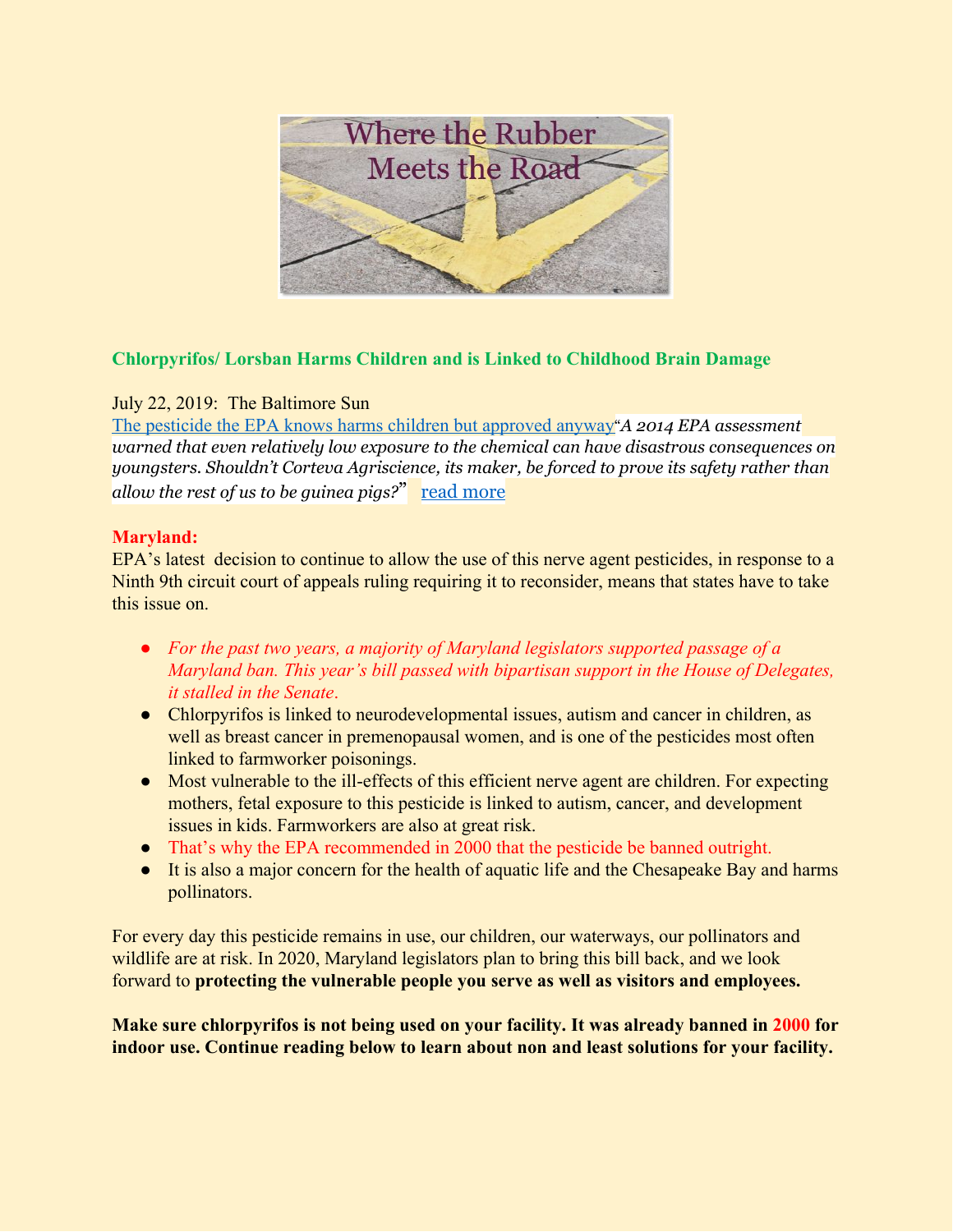#### **Non-toxic Solutions:**

Chlorpyrifos, the active ingredient is in over 800 pesticide products and is used to control numerous pest problems. However -- There are safer products for weed and pest control!

#### **Pesticide-Free Insect and Weed Control for Safer Facility Grounds:**

- Use non-toxic strategies and as a last resort, least-toxic products or less toxic methods for both pest or weed control. These can include mechanical or cultural methods, safer products or natural predators such as ladybugs or nematodes. Use the Beyond [Pesticides](https://www.beyondpesticides.org/resources/pesticide-gateway/about-the-gateway) Pest and Weed Database to find your pest or weed and learn how to safely control it.
- Choose fertilizers and mulches that do not contain herbicides or insecticides. If you need fertilizers, avoid "weed and feed" products as they contain harmful herbicides. Unlike synthetic fertilizers, natural or plant-based fertilizers are great choices that are slow release and improve soil health. Some mulch products are treated with herbicides, so be sure to read the ingredients before purchasing.
- Consider leaving some clovers, dandelions, and wildflowers for bees and pollinators to forage. White clovers are especially beneficial as they also add nitrogen to the soil, reducing the need for fertilizers. If you are concerned about bee stings, mow the lawn to remove flower heads before people enter the lawn area.
- If chemicals are needed as a last resort in the case of difficult to remove invasives or out of control infestations that will be detrimental, use a targeted pesticide that breaks down quickly. Always read and follow the labels exactly.

#### **Least Toxic Pesticides:**

Because of the high toxicity of conventional pesticides and the high levels of exposure to people that result from their use, it is especially important to avoid them in our health care facilities. It is important to keep in mind that pesticides are all too often linked to the very issues and illnesses that the populations you serve are challenged with - including cancer, asthma and other respiratory illnesses , reproductive, developmental and neurological issues.

#### **In a prioritized IPM program, least-toxic pesticides should only be used as a last resort after all non-toxic options have been tried to ensure you** *'first do no harm'***.**

**•** Boric Acid is a low-toxicity mineral with insecticidal properties. It does not evaporate or volatilize into the air or pose the considerable health concerns associated with synthetic pesticides; however it can still pose health hazards and should be used with care. Insects travel through the boric acid, which adheres to their legs. When the insects groom themselves, they then ingest the poison, which causes death three to ten days later of starvation and dehydration. As long as the material is not allowed to become wet, its continuous presence ensures that hatching insects, which sprays commonly spare, are exposed and die. Because boric acid is a stomach poison, don't expect immediate results. *While boric acid is somewhat slower acting it is* highly effective over a long period of time. At least one study has shown that the combination of heat, 110-degree F for two hours with boric acid, will increase the speed at which the German cockroach is *killed.*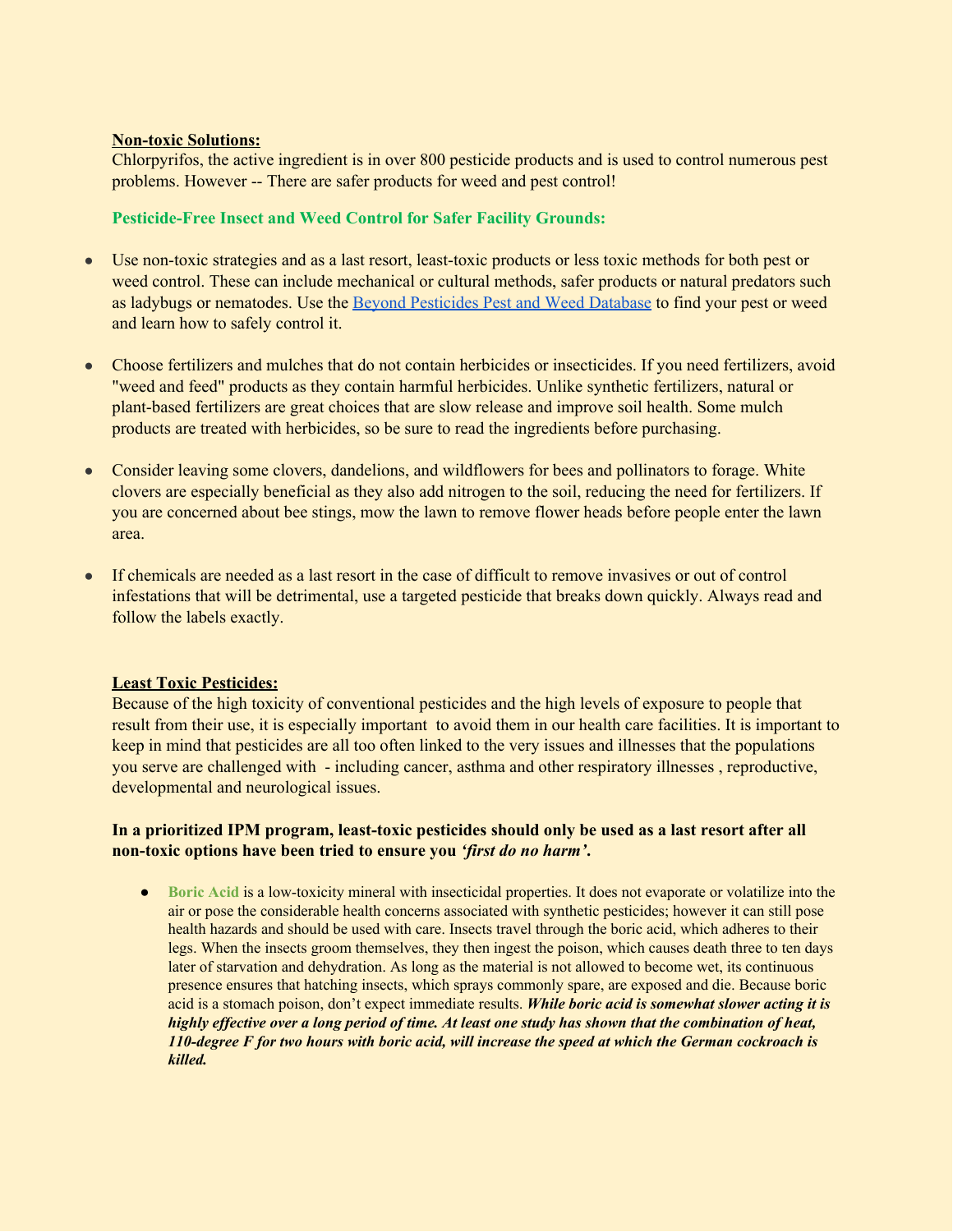- **Diatomaceous earth and silica aerogels** are insecticidal dusts that kill pests by breaking through their outer cuticle, which protects them from excess moisture loss. When the dust comes in contact with the pest, it abrades their outer shell, dehydrating and finally killing the pest. Because the dusts are inorganic, they can remain effective for a very long time. Although they are made of inert material and are relatively safe, care should be taken to avoid inhalation. Be aware that they have been combined with pyrethrin insecticides in various products; and there are serious health concerns associated with the use of pyrethrins. Silica aerogels are higher in acute toxicity and tend to kill insects more quickly than diatomaceous earth. Silica aerogels are toxic to fish, so they should not be applied where they could run off into a stream, pond or lake
- **Botanical pesticides** are derived from plants that are known to have insecticidal properties. It is important to remember that just because a pesticide is derived from a plant does not mean that it is safe for humans and other mammals or that it cannot kill a wide variety of other life. Many botanical insecticides are formulated with synergists that can also cause adverse health effects. These have no insecticidal effect of their own, but serve to enhance the insecticidal effect of the botanicals. **Neem oil and garlic oil are two** least-toxic botanical pesticides. Others that can also be used as a last resort are citrus oils, mint oil, **pine oil and herbal extracts**.

#### **IPM In-door Quick Check List:**

#### **Share with Your Team and Pest Management Company**

| Ants:                                | Cockroaches:                                          |
|--------------------------------------|-------------------------------------------------------|
| Heat treatments                      | Electrical currents                                   |
| Cold treatments                      | <b>Heat Treatments</b>                                |
| Fatty acid soaps                     | Diatomaceous earth                                    |
| Diatomaceous earth                   | Boric Acid                                            |
| Boric Acid                           | Botanical pesticides – orange mint, herbal oils, neem |
| Botanical pesticides – orange, mint, |                                                       |
| herbal oils                          |                                                       |
| <b>Flies:</b>                        | Wasp and Hornets:                                     |
| Botanical repellents                 | Beneficial Nematode                                   |
| Silica aerogels                      | Boric acid                                            |
| Diatomaceous earth                   | Silica aerogels                                       |
|                                      | Botanical oil: Mint oil                               |
|                                      |                                                       |

#### Pesticide Alert/ Update: Glyphosate (Roundup)

"Despite the IARC report's 2015 conclusion that glyphosate is a probable human carcinogen, the U.S. Environmental Protection Agency (EPA) maintains that glyphosate is not likely to be carcinogenic to humans. As such, glyphosate is not banned by the U.S. government; Roundup and other glyphosate-based herbicides are readily available for purchase throughout the country.However, the EPA is a captured agency, meaning it is dominated by the industry it presumably regulates. [Internal company documents now public in the Monsanto Papers](https://www.baumhedlundlaw.com/toxic-tort-law/monsanto-roundup-lawsuit/monsanto-secret-documents/) demonstrate that EPA prioritizes the interests of corporations like Monsanto or political groups over the interests of the public it is charged with protecting." [Article](https://www.baumhedlundlaw.com/toxic-tort-law/monsanto-roundup-lawsuit/where-is-glyphosate-banned/)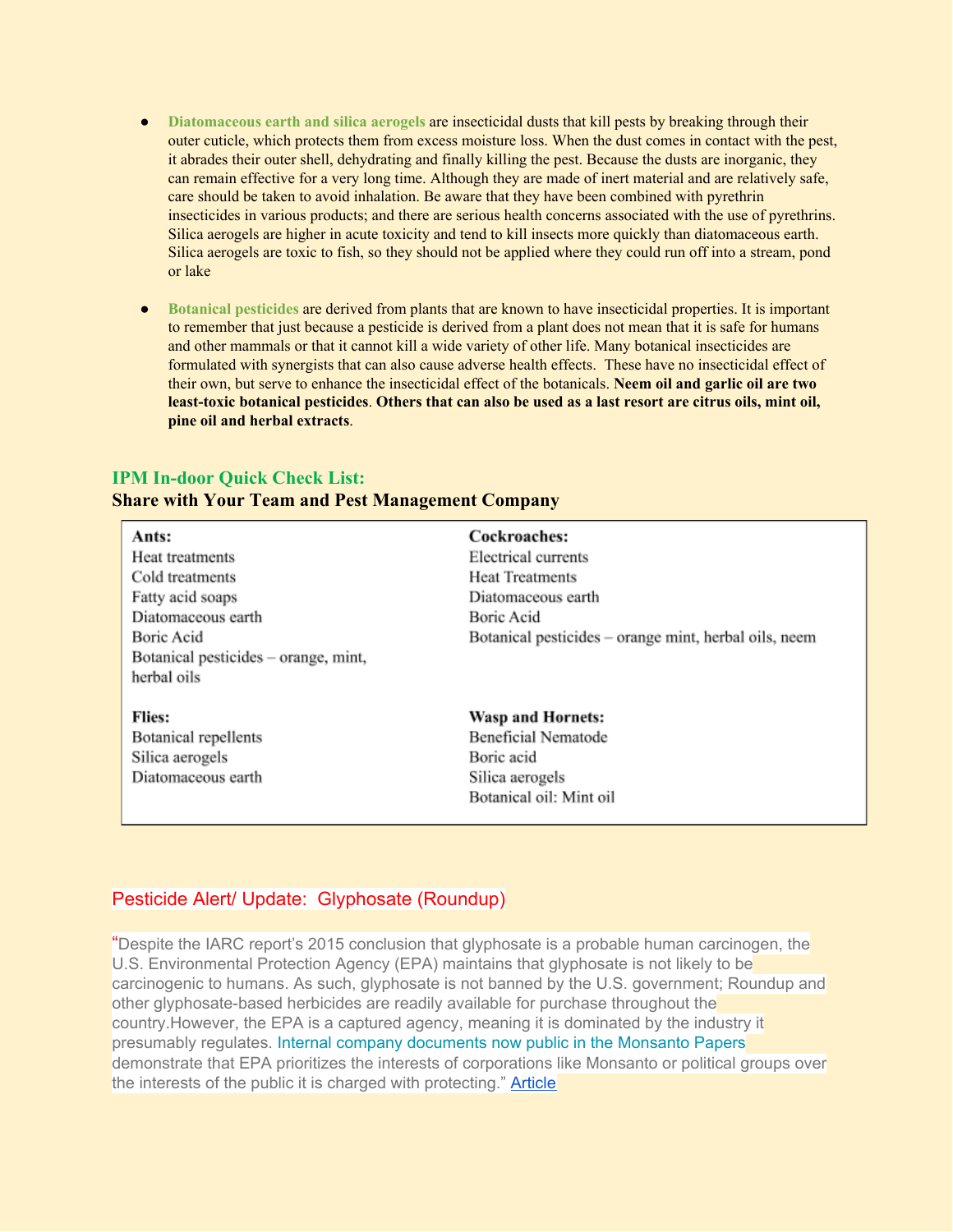

"It's beyond time to eliminate any use of Roundup within and around facility campus. Follow link to learn which countries already have banned glyphosate." Where is [Glyphosate](https://www.baumhedlundlaw.com/toxic-tort-law/monsanto-roundup-lawsuit/where-is-glyphosate-banned/) Banned? & Monsanto Roundup Lawsuit Links

**Currently Restricted Use/ Banned in Maryland**

- **Greenbelt, Maryland** Adopted [Sustainable Land Care](http://www.greenbeltmd.gov/documentcenter/view/1756) policy for public lands calling for limited use of pesticides.
- **Hyattsville, Maryland –** [Passed ordinance prohibiting the use of toxic pesticides](https://beyondpesticides.org/assets/media/documents/Hyattsville%20Sustainable%20LaBMP%2002.01.2016.pdf) on public property in favor of alternative, organic methods
- **Montgomery County, Maryland –** [County Council voted to ban the use of cosmetic](https://www.washingtonpost.com/local/md-politics/moco-becomes-first-major-locality-to-ban-cosmetic-pesticides-from-lawns/2015/10/06/ccb5df9a-6c55-11e5-b31c-d80d62b53e28_story.html?utm_term=.a09517c69e9e) [pesticides](https://www.washingtonpost.com/local/md-politics/moco-becomes-first-major-locality-to-ban-cosmetic-pesticides-from-lawns/2015/10/06/ccb5df9a-6c55-11e5-b31c-d80d62b53e28_story.html?utm_term=.a09517c69e9e) on private lawns. In December 2018, [Montgomery County Parks announced](https://www.montgomeryparks.org/montgomery-parks-will-discontinue-use-of-glyphosate-through-march-2019/) that it would discontinue the use of glyphosate in parks.
- **Takoma Park, Maryland –** [Placed restriction on cosmetic pesticides](https://takomaparkmd.gov/initiatives/safegrow/list-of-restricted-pesticides/) for lawn care on public and private property.

#### **Speaking of toxic chemicals…**

Every day, patients and workers are exposed to a wide array of chemicals in hospitals and health care facilities. Many of these chemicals have been shown to have a lasting negative impact on individual health, public health, and the environment.

# **How Kaiser Permanente keeps 70M square feet of flooring free of toxic chemicals**

Kaiser Permanente is one of the nation's largest nonprofit health systems. With 39 hospitals and 697 medical facilities across the country, its large portfolio includes more than 70 million square feet of flooring – and every last square foot has been vetted for chemicals of concern and exemplifies the system's environmental standards. Clear criteria and healthy relationships with vendors have contributed to the health system's success. [Read](https://medium.com/@HCWH/healthyflooringatkaiserpermanente-21661f86af3e) more about Kaiser Permanente toxic-free flooring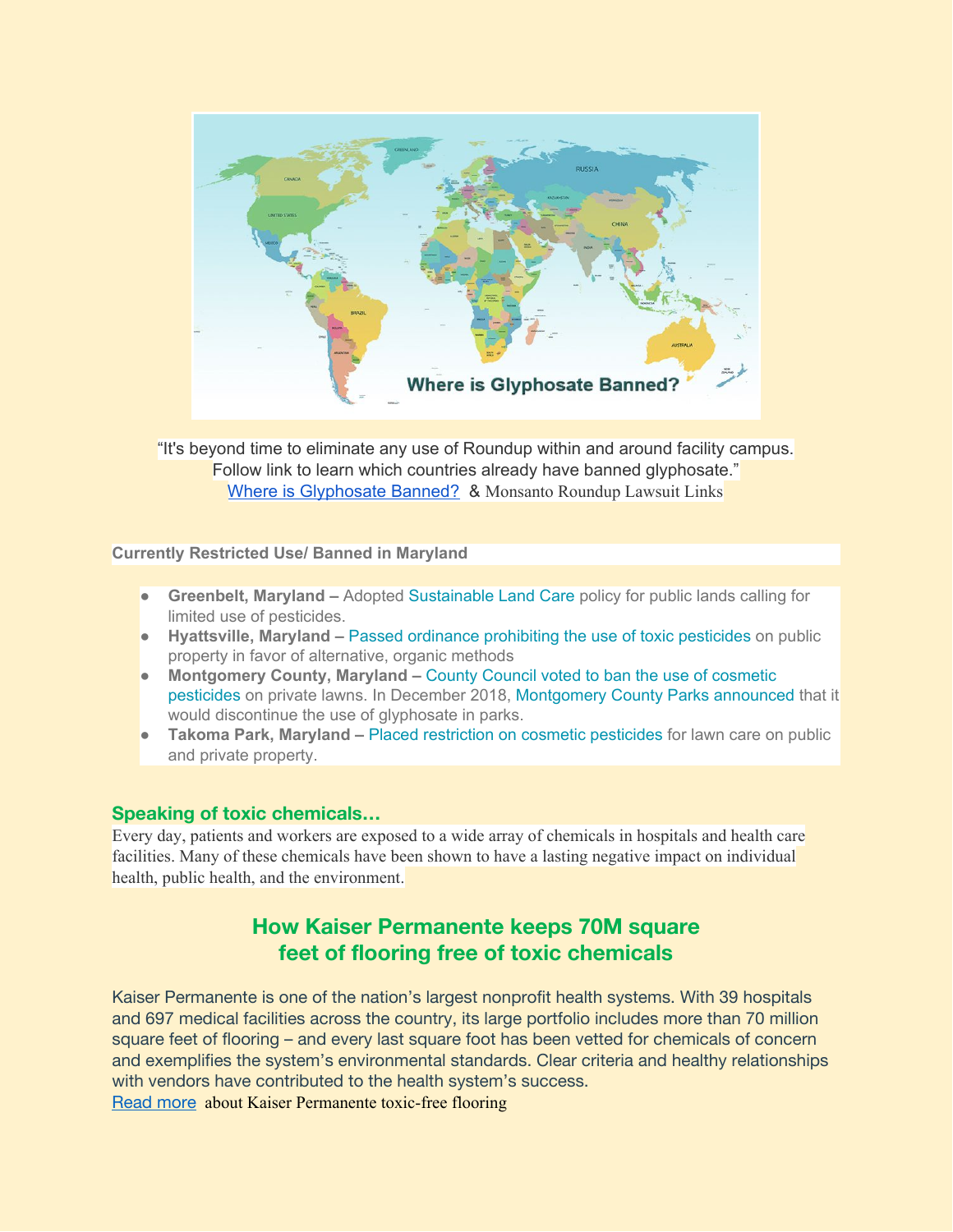**Practice Greenhealth** has created a **Healthy [Flooring](https://practicegreenhealth.org/healthyflooring) Goal** for health care institutions to ensure that at least 25% of flooring installed per year meets the healthy flooring silver or gold level criteria.

**Follow link to Healthy Flooring Product Lists to make it easier for your [hospitals](https://noharm-uscanada.org/content/us-canada/products-meet-healthy-flooring-criteria) to select flooring that meets the [Silver](https://noharm-uscanada.org/content/us-canada/products-meet-healthy-flooring-criteria) or Gold Level Goa[ls:](https://noharm-uscanada.org/content/us-canada/products-meet-healthy-flooring-criteria)**



*Manufacturer product lists are regularly updated - be sure to check back often!*

# **Recordings and Presentations:**

**New Evidence of the Endocrine Disrupting Properties Chlorpyrifos and dig into the Latest Studies on the Chlorpyrifos and Autism link**

 **Health and Environment Alliance (HEAL): The Health & Environmental Impacts of Chlorpyrifos**

 **Webinar 1: May 14, 2019 Urgent evaluation of links between chlorpyrifos and autism development needed** *<u>Download the [Recording](https://drive.google.com/file/d/1K52BYlp10odvOfJkMau1IoNk6hcElft4/view)</u>* **<b>Download the [Presentation](https://www.env-health.org/wp-content/uploads/2019/07/May-2019-Chlorpyrifos-and-Autism-Dr.-Katherine-Pelch.pdf)** 

 **Webinar 2: May 29, 2019 New evidence on the endocrine disrupting properties of chlorpyrifos [Download the Recording](https://drive.google.com/file/d/18byYjsYioiGqggigXLCwoCOclhmztKCI/view) bownload the Presentation**